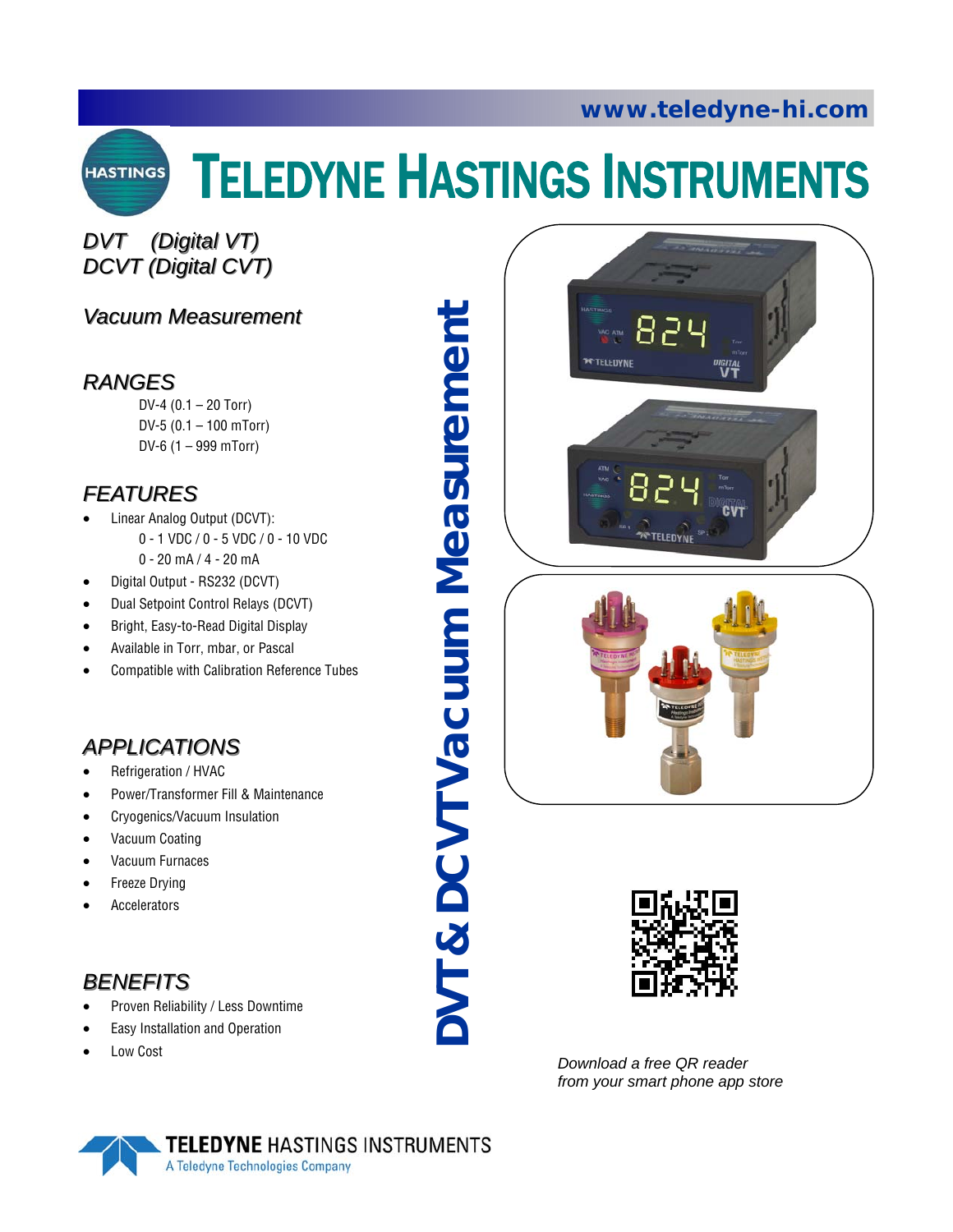# **Description & Specifications**

#### **DESCRIPTION**

The Teledyne Hastings Instruments' DVT & DCVT are digital readout versions of the successful VT/CVT-Series "Hastings Gauges" which have generated loyal customers for over 50 years. A reputation has been built on exceptional stability, accuracy, and reliability under the most demanding conditions.

Both the DVT & DCVT feature a precision A/D converter along with a microprocessor to measure the thermocouple vacuum gauge tube's signal output. The microprocessor converts the measurement to a pressure reading by employing the gauge tube's welldefined output/pressure relationship. The result is displayed using a bright 3-digit green LED display. Both the DVT & DCVT are packaged in an 1/8 DIN case which can be panel mounted.

The Digital VT/CVT Vacuum Gauge Meters are available for three of THI's most popular gauge tube families: DV-4, DV-5 and DV-6. These tubes utilize THI's rugged but sensitive noble metal thermocouples that are designed specifically for each range. Tubes are matched and interchangeable without calibration adjustments. They are compensated for temperature and rate of temperature change and are corrosion resistant.

#### **DCVT - Digital Vacuum Controller**

The DCVT includes several enhanced features which makes it an attractive solution for many vacuum control automation applications. The DCVT can provide linear analog output (voltage or current) for integration of vacuum measurement with a PLC or other data acquisition system. In addition, the DCVT provides RS232 communication for direct connection of the instrument to a computer. The DCVT also includes two independent user selectable set point relays for process control. The control relays are durable 10 Amp single pole double throw which can be wired in a normally open or normally closed configuration.

*Hastings Instruments reserves the right to change or modify the design of its equipment without any obligation to provide notification of change or intent to change.* 

VCR® is a registered trademark of Cajon Company. Conflat® is a registered trademark of Varian Associates, Inc.

Mini-Conflat™ is a trademark of Varian Associates, Inc.

#### *COMMON SPECIFICATIONS (DVT & DCVT)*

| Range                                          | DVT-4 / DCVT-4<br>DCVT-5<br>DVT-6 / DCVT-6 1-999 mTorr                                                                                                                | $0.1 - 20$ Torr<br>$0.1 - 100$ mTorr |  |
|------------------------------------------------|-----------------------------------------------------------------------------------------------------------------------------------------------------------------------|--------------------------------------|--|
| <b>Digital Accuracy</b><br>(Display and RS232) | DCVT-4 $\pm$ (20% of reading + 0.01 Torr) (max)<br>DCVT-5 $\pm$ (20% of reading + 0.2 mTorr) (max)<br>$DCVT-6 \pm (15\% \text{ of reading } + 1 \text{ mTorr})$ (max) |                                      |  |
| Cables                                         | 6-ft power cable and 8-ft sensor cable included.<br>Sensor cable lengths up to 100 ft. are available.                                                                 |                                      |  |

#### *SPECIFICATIONS DVT (Digital VT)*

| $5 - 50^{\circ}$ C            |
|-------------------------------|
| 90-240 VAC, 47-63 Hz, 2 W     |
| 4.5-5.3 VDC @ 155 mA          |
| 6 pin Terminal Block          |
| $0.5$ lbs. $(0.2 \text{ kg})$ |
|                               |

#### *SPECIFICATIONS DCVT (Digital CVT)*

| <b>Operating Temperature</b>                            | $-20 - 70^{\circ}$ C                                                                                                                                  |  |  |
|---------------------------------------------------------|-------------------------------------------------------------------------------------------------------------------------------------------------------|--|--|
| <b>Power Requirements</b>                               | 90 - 250 VAC, 47 - 63 Hz, 5 W                                                                                                                         |  |  |
| <b>DC Input Requirements</b><br>(If not using AC input) | 22 - 25 VDC, 1.5 W                                                                                                                                    |  |  |
| Connector<br>(Gauge Tube, Analog Out, Relays)           | 12 pin Terminal Block                                                                                                                                 |  |  |
| Connector<br>(RS232 Serial Port)                        | <b>6P6C Modular</b>                                                                                                                                   |  |  |
| Weight (approx.)                                        | $0.7$ lbs. $(0.3 \text{ kg})$                                                                                                                         |  |  |
| <b>Analog Output Accuracy</b>                           | DCVT-4 $\pm$ (20% of reading + 0.02 Torr) (max)<br>DCVT-5 $\pm$ (20% of reading $+$ 0.4 mTorr) (max)<br>DCVT-6 $\pm$ (15% of reading + 2 mTorr) (max) |  |  |
| <b>Serial Communications</b>                            | RS232, 9600 - 19200 baud                                                                                                                              |  |  |
| <b>Relays</b>                                           | 250 VAC @ 10 Amp<br>100 VDC @ 5 A (max)<br>5 VDC @ 0.1 Amp (min)                                                                                      |  |  |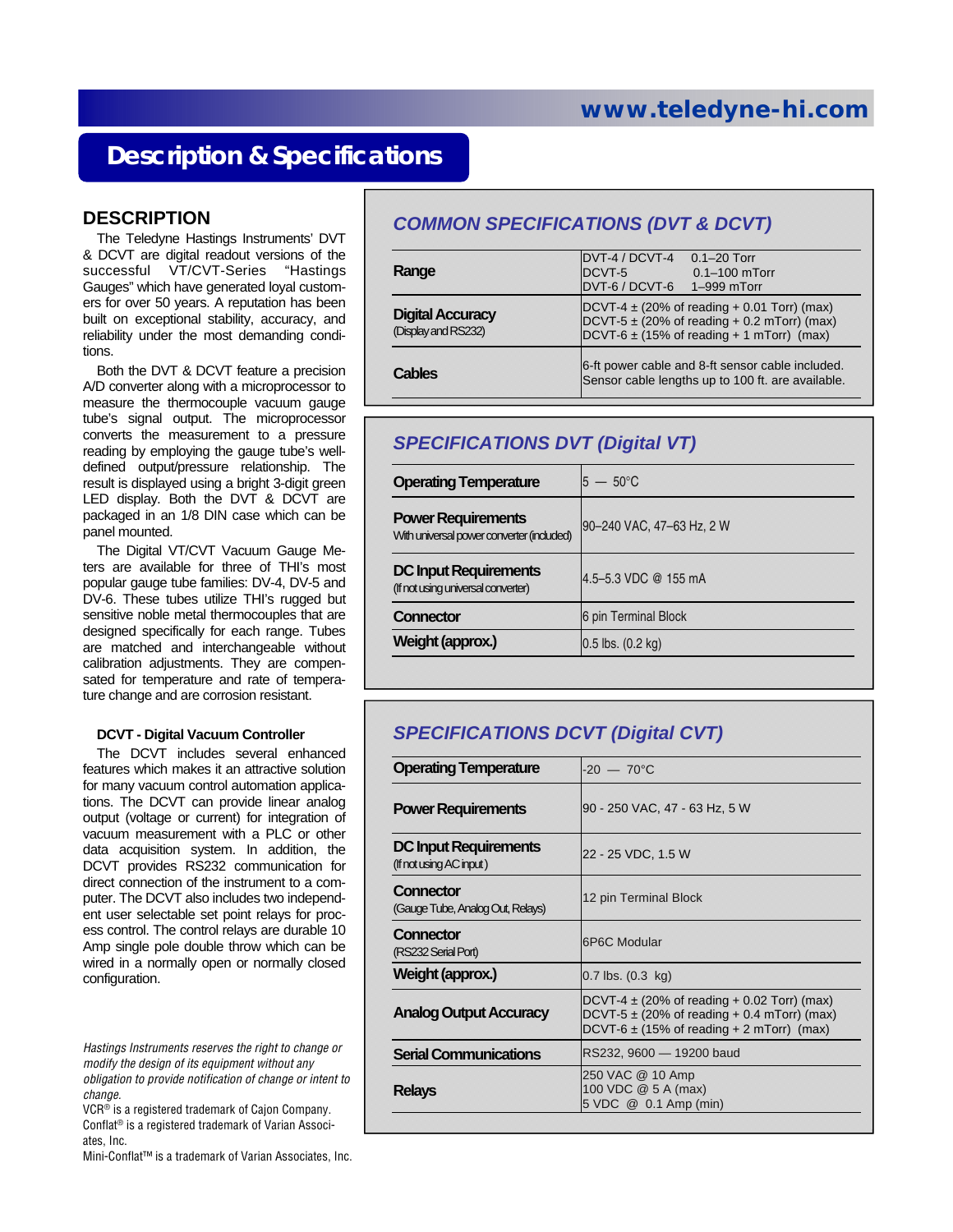# **Outline Drawings**



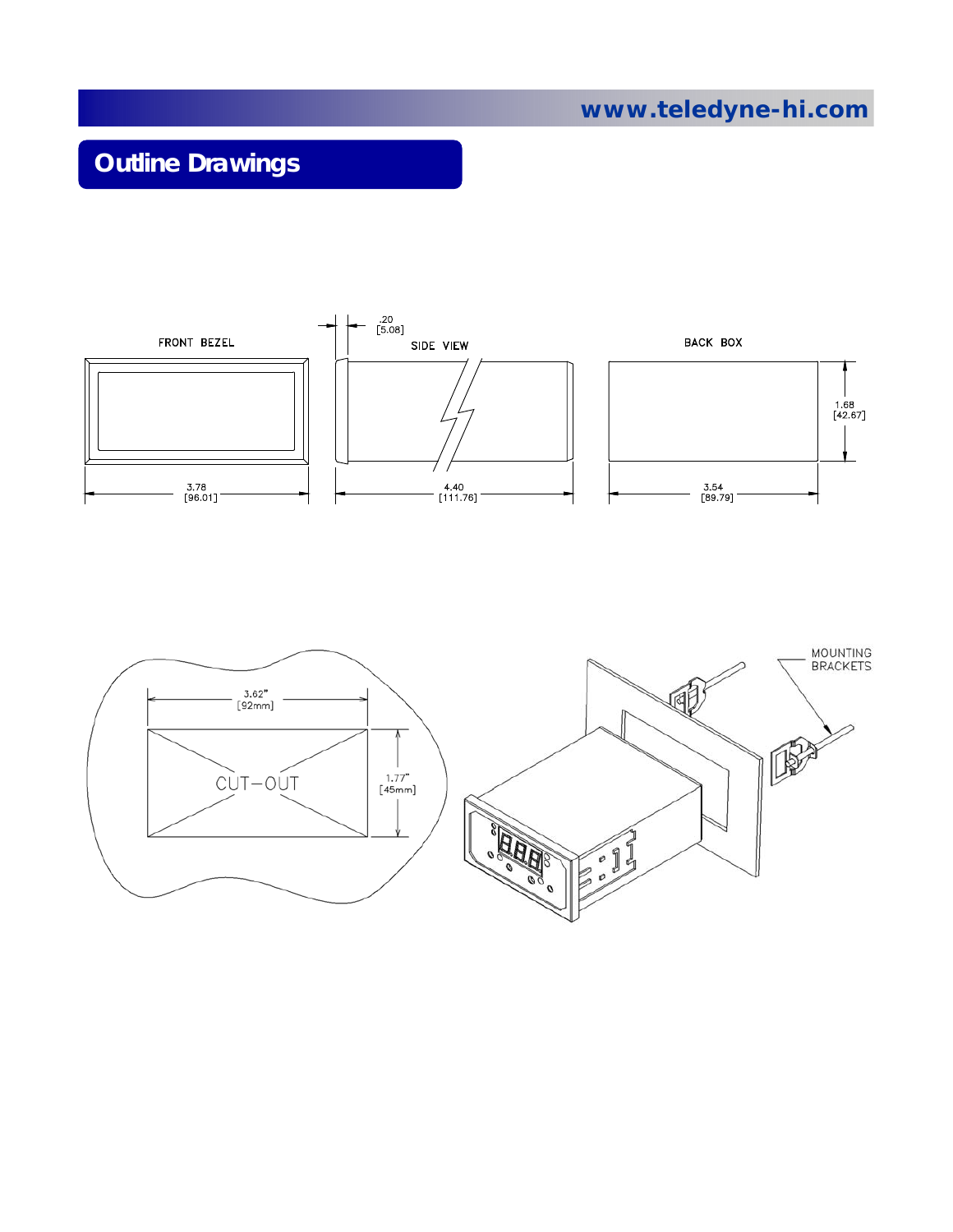# **DVT Selection Chart**



B

Cabinet

|  |  | <b>DVT Shipment Includes</b> |  |  |
|--|--|------------------------------|--|--|
|--|--|------------------------------|--|--|

- DVT Electronics Module
- 8 Foot Gauge Tube Cable
- AC/DC Universal Power Supply
- AC Plug Adapter
- Panel Mount Hardware





#### DVT in Cabinet Enclosure

| Stock #    | <b>DVT Cables</b>                                                                        | Stock #                                      | <b>DVT Cables</b>                                                                       |                                                                                               |
|------------|------------------------------------------------------------------------------------------|----------------------------------------------|-----------------------------------------------------------------------------------------|-----------------------------------------------------------------------------------------------|
| CB-DVT-8   | Cable, Digital VT, 8' (std)                                                              | 12-01-165                                    | <b>UK Service</b>                                                                       |                                                                                               |
| CB-DVT-25  | Cable, Digital VT, 25'                                                                   | 12-01-164                                    | European Service                                                                        |                                                                                               |
| CB-DVT-50  | Cable, Digital VT, 50'                                                                   |                                              |                                                                                         |                                                                                               |
| CB-DVT-100 | Cable, Digital VT, 100                                                                   |                                              |                                                                                         |                                                                                               |
| CB-DVT-XXX | Cable, Digital VT, SPCL'<br>5VDC POWER/GAUGE<br>POWER<br>TUBE CONNECTOR<br><b>SUPPLY</b> |                                              | HAS TINGS<br>VAC ATM<br><b>TY TELEDYNE</b><br>(HIGH END)<br>VAC ADJUSTMENT<br>(LOW END) | Torr<br>mTorr<br>DIGITAL<br>۷T<br>ATMOSPHERE PUSH BUTTON<br>Torr / mTorr<br><b>INDICATORS</b> |
|            | ςξ<br>區絕<br><b>SEPTEMBER</b>                                                             | <b>DVT Rear View</b><br>DV4/DV6<br>CONNECTOR |                                                                                         |                                                                                               |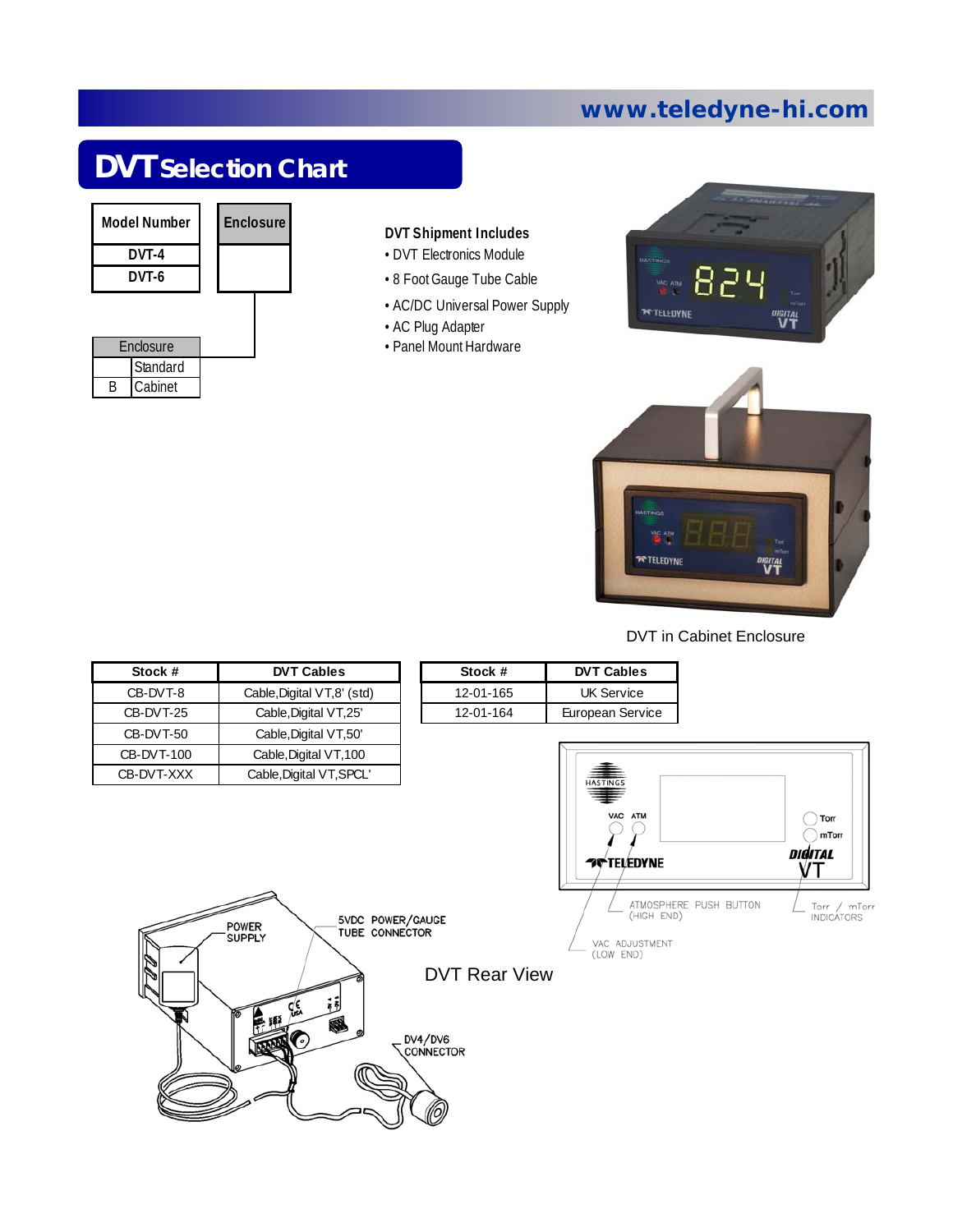